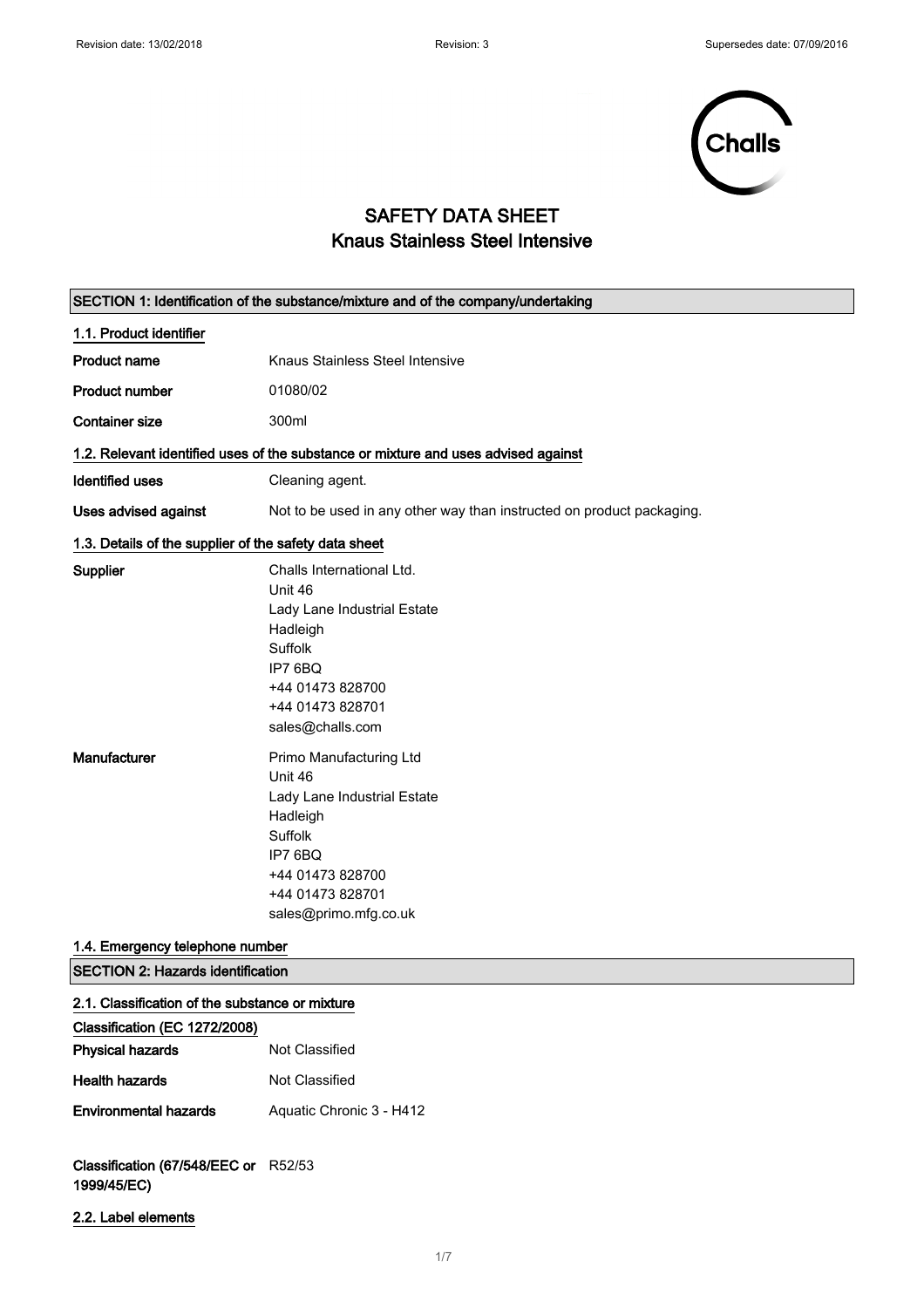| <b>Hazard statements</b>                                 | H412 Harmful to aquatic life with long lasting effects.                                                                                                                                                                                                                |                                                                                |          |
|----------------------------------------------------------|------------------------------------------------------------------------------------------------------------------------------------------------------------------------------------------------------------------------------------------------------------------------|--------------------------------------------------------------------------------|----------|
| <b>Precautionary statements</b>                          | P273 Avoid release to the environment.<br>P103 Read label before use.<br>P102 Keep out of reach of children.<br>P101 If medical advice is needed, have product container or label at hand.<br>P301+P312 IF SWALLOWED: Call a POISON CENTER/ doctor if you feel unwell. |                                                                                |          |
| Detergent labelling                                      |                                                                                                                                                                                                                                                                        | < 5% EDTA and salts thereof, < 5% perfumes, Contains alpha-hexylcinnamaldehyde |          |
| 2.3. Other hazards                                       |                                                                                                                                                                                                                                                                        |                                                                                |          |
| <b>SECTION 3: Composition/information on ingredients</b> |                                                                                                                                                                                                                                                                        |                                                                                |          |
| 3.2. Mixtures                                            |                                                                                                                                                                                                                                                                        |                                                                                |          |
| <b>Citric Acid Monohydrate</b>                           |                                                                                                                                                                                                                                                                        |                                                                                | $1 - 5%$ |
| CAS number: 5949-29-1                                    | EC number: 201-069-1                                                                                                                                                                                                                                                   | REACH registration number: 01-<br>2119457026-42-XXXX                           |          |
| Classification<br>Eye Irrit. 2 - H319                    |                                                                                                                                                                                                                                                                        |                                                                                |          |
| 2,3-dimethyl-1,3-dioxolan-4-ylmethanol                   |                                                                                                                                                                                                                                                                        |                                                                                | $1 - 5%$ |
| CAS number: 100-79-8                                     | EC number: 202-888-7                                                                                                                                                                                                                                                   |                                                                                |          |
| Classification<br>Eye Irrit. 2 - H319                    |                                                                                                                                                                                                                                                                        |                                                                                |          |

| ammonia %              |                      | 1% |
|------------------------|----------------------|----|
| CAS number: 1336-21-6  | EC number: 215-647-6 |    |
| M factor (Acute) = $1$ |                      |    |
|                        |                      |    |

Classification Skin Corr. 1B - H314 STOT SE 3 - H335 Aquatic Acute 1 - H400

Aquatic Chronic 1 - H410

| Quaternary ammonium compounds, benzyl-C12-18-<br>alkyldimethyl, chlorides |                           | $1\%$ |
|---------------------------------------------------------------------------|---------------------------|-------|
| CAS number: 68391-01-5                                                    | EC number: 269-919-4      |       |
| M factor (Acute) = $10$                                                   | M factor (Chronic) = $10$ |       |
| <b>Classification</b><br>Acute Tox. 4 - H302                              |                           |       |
| Skin Corr. 1B - H314                                                      |                           |       |
| Eye Dam. 1 - H318                                                         |                           |       |
| Aquatic Acute 1 - H400                                                    |                           |       |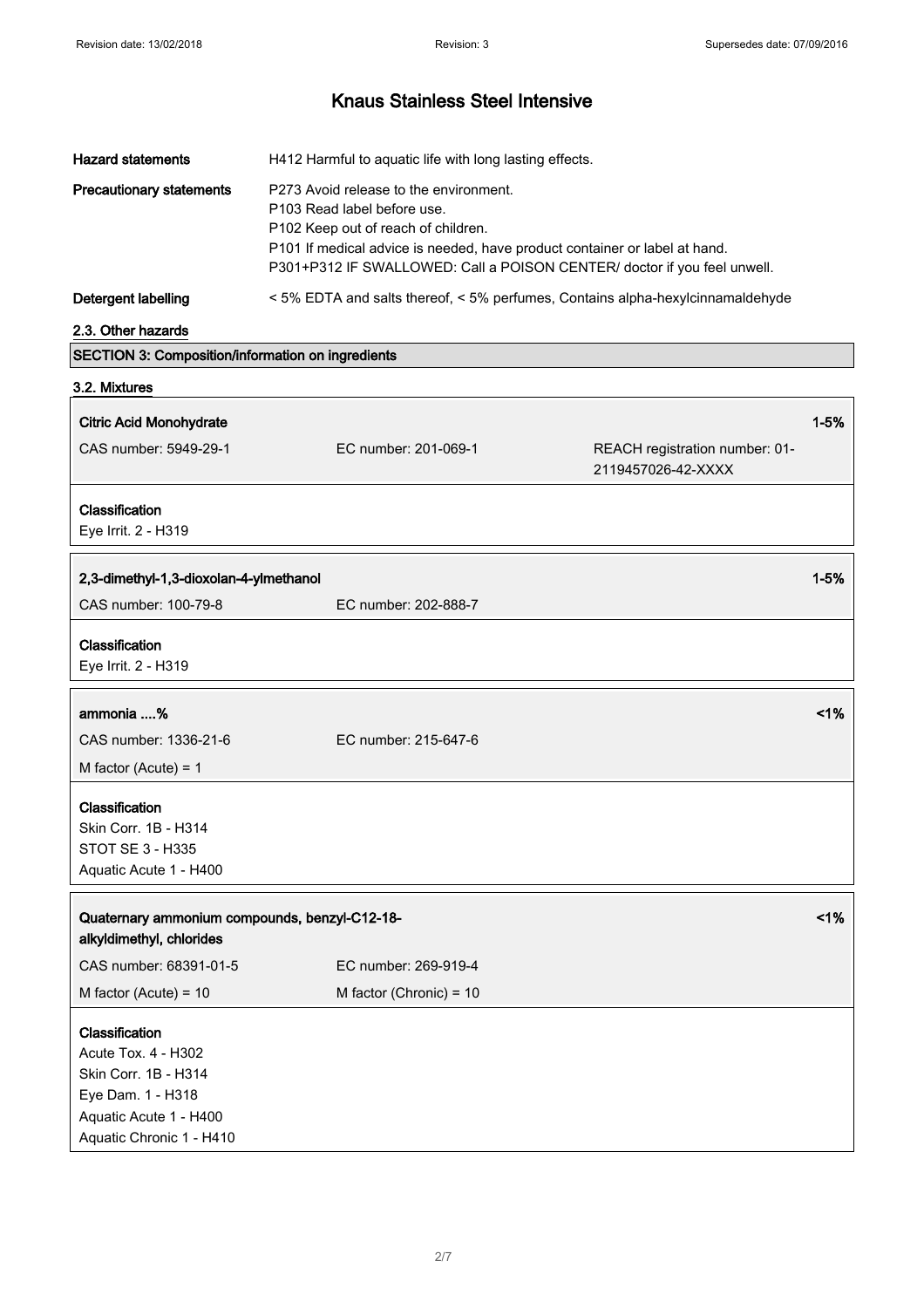| Quaternary ammonium compounds, C12-14-<br>alkyl[(ethylphenyl)methyl]dimethyl, chlorides                                                         |                           | $1\%$ |
|-------------------------------------------------------------------------------------------------------------------------------------------------|---------------------------|-------|
| CAS number: 85409-23-0                                                                                                                          | EC number: 287-090-7      |       |
| M factor (Acute) = $10$                                                                                                                         | M factor (Chronic) = $10$ |       |
| <b>Classification</b><br>Acute Tox. 4 - H302<br>Skin Corr. 1B - H314<br>Eye Dam. 1 - H318<br>Aquatic Acute 1 - H400<br>Aquatic Chronic 1 - H410 |                           |       |

The Full Text for all R-Phrases and Hazard Statements are Displayed in Section 16.

### SECTION 4: First aid measures

### 4.1. Description of first aid measures

| <b>Inhalation</b>   | Remove affected person from source of contamination. Keep affected person warm and at<br>rest. Get medical attention immediately.                                                                                              |
|---------------------|--------------------------------------------------------------------------------------------------------------------------------------------------------------------------------------------------------------------------------|
| Ingestion           | Rinse mouth thoroughly with water. Never give anything by mouth to an unconscious person.<br>Get medical attention immediately.                                                                                                |
| <b>Skin contact</b> | Remove affected person from source of contamination. Take off immediately all contaminated<br>clothing and wash it before reuse. Wash skin thoroughly with soap and water. Get medical<br>attention immediately.               |
| Eye contact         | Remove affected person from source of contamination. Rinse immediately with plenty of<br>water. Remove any contact lenses and open eyelids wide apart. Continue to rinse for at least<br>15 minutes and get medical attention. |

#### 4.2. Most important symptoms and effects, both acute and delayed

#### 4.3. Indication of any immediate medical attention and special treatment needed

#### Specific treatments Treat symptomatically.

#### SECTION 5: Firefighting measures

## 5.1. Extinguishing media

Suitable extinguishing media The product is not flammable. Use fire-extinguishing media suitable for the surrounding fire.

#### 5.2. Special hazards arising from the substance or mixture

| <b>Hazardous combustion</b><br>products          | None known.                                                                                              |
|--------------------------------------------------|----------------------------------------------------------------------------------------------------------|
| 5.3. Advice for firefighters                     |                                                                                                          |
| Special protective equipment<br>for firefighters | Wear positive-pressure self-contained breathing apparatus (SCBA) and appropriate protective<br>clothing. |
| <b>SECTION 6: Accidental release measures</b>    |                                                                                                          |

### 6.1. Personal precautions, protective equipment and emergency procedures

Personal precautions For personal protection, see Section 8.

#### 6.2. Environmental precautions

Environmental precautions Spillages or uncontrolled discharges into watercourses must be reported immediately to the Environmental Agency or other appropriate regulatory body.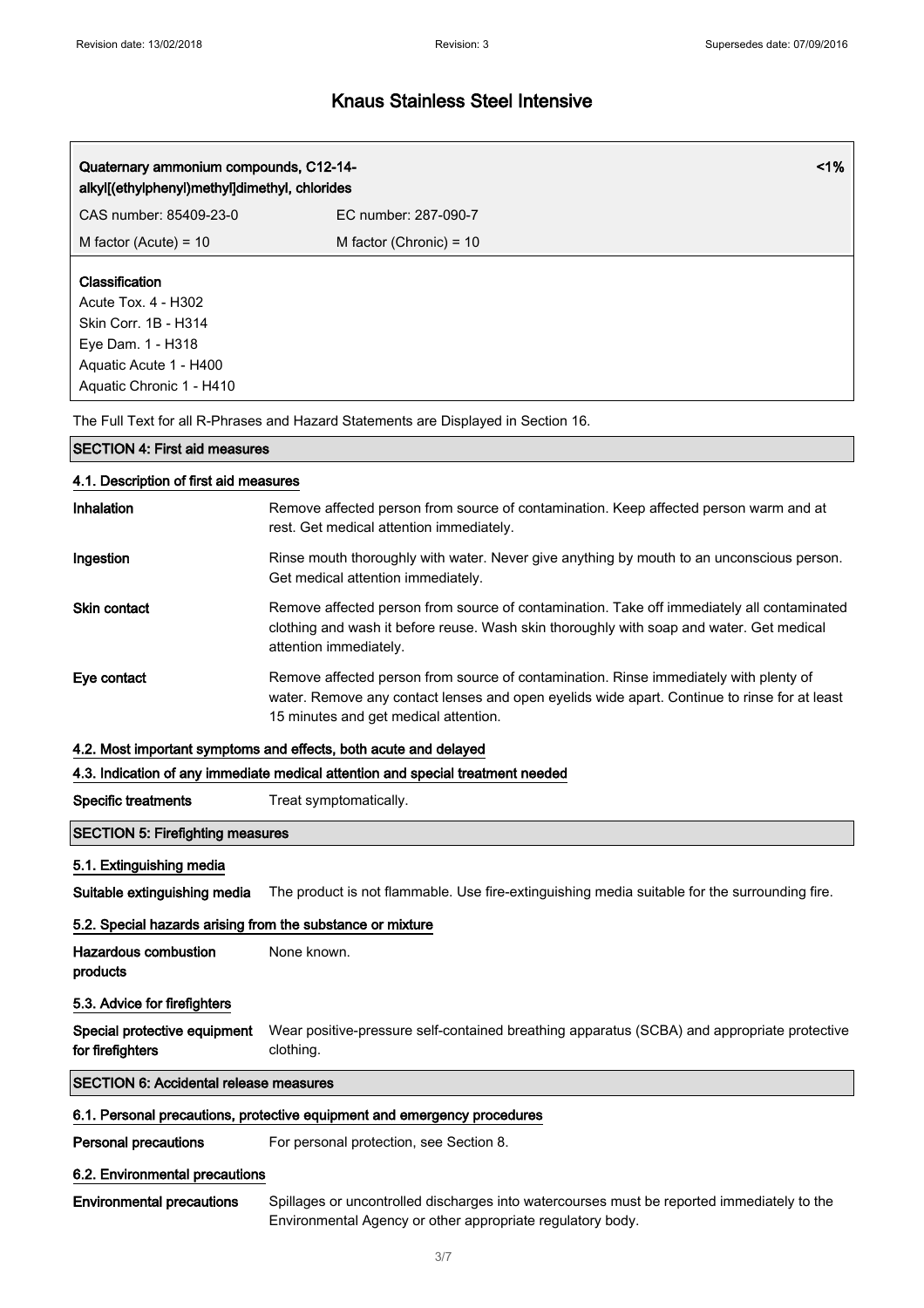Methods for cleaning up Do not touch or walk into spilled material. Stop leak if safe to do so. Wipe up with an

# absorbent cloth and dispose of waste safely. Flush contaminated area with plenty of water. 6.4. Reference to other sections Reference to other sections For personal protection, see Section 8. See Section 11 for additional information on health hazards. For waste disposal, see Section 13. SECTION 7: Handling and storage 7.1. Precautions for safe handling

Usage precautions **Handle all packages and containers carefully to minimise spills.** Avoid contact with skin, eyes and clothing.

#### 7.2. Conditions for safe storage, including any incompatibilities

6.3. Methods and material for containment and cleaning up

Storage precautions Store in tightly-closed, original container in a dry and cool place.

7.3. Specific end use(s)

Specific end use(s) The identified uses for this product are detailed in Section 1.2.

#### SECTION 8: Exposure Controls/personal protection

#### 8.1. Control parameters

## 8.2. Exposure controls

#### Protective equipment



| Appropriate engineering<br>controls | Provide adequate ventilation. Observe any occupational exposure limits for the product or<br>ingredients.                                                                                                    |
|-------------------------------------|--------------------------------------------------------------------------------------------------------------------------------------------------------------------------------------------------------------|
| Eye/face protection                 | Wear eye protection.                                                                                                                                                                                         |
| Hand protection                     | Wear protective gloves.                                                                                                                                                                                      |
| Other skin and body<br>protection   | Wear appropriate clothing to prevent skin contamination.                                                                                                                                                     |
| <b>Hygiene measures</b>             | Do not eat, drink or smoke when using this product. Wash contaminated skin thoroughly after<br>handling. Promptly remove any clothing that becomes contaminated. Wash contaminated<br>clothing before reuse. |
| <b>Respiratory protection</b>       | Respirator selection must be based on exposure levels, the hazards of the product and the<br>safe working limits of the selected respirator.                                                                 |

#### SECTION 9: Physical and Chemical Properties

| 9.1. Information on basic physical and chemical properties |                                 |
|------------------------------------------------------------|---------------------------------|
| Appearance                                                 | Viscous liquid.                 |
| Colour                                                     | White/off-white.                |
| Odour                                                      | Creamy. Vanilla.                |
| рH                                                         | pH (concentrated solution): 4.5 |
| <b>Relative density</b>                                    | 1.14 @ 20 $^{\circ}$ C          |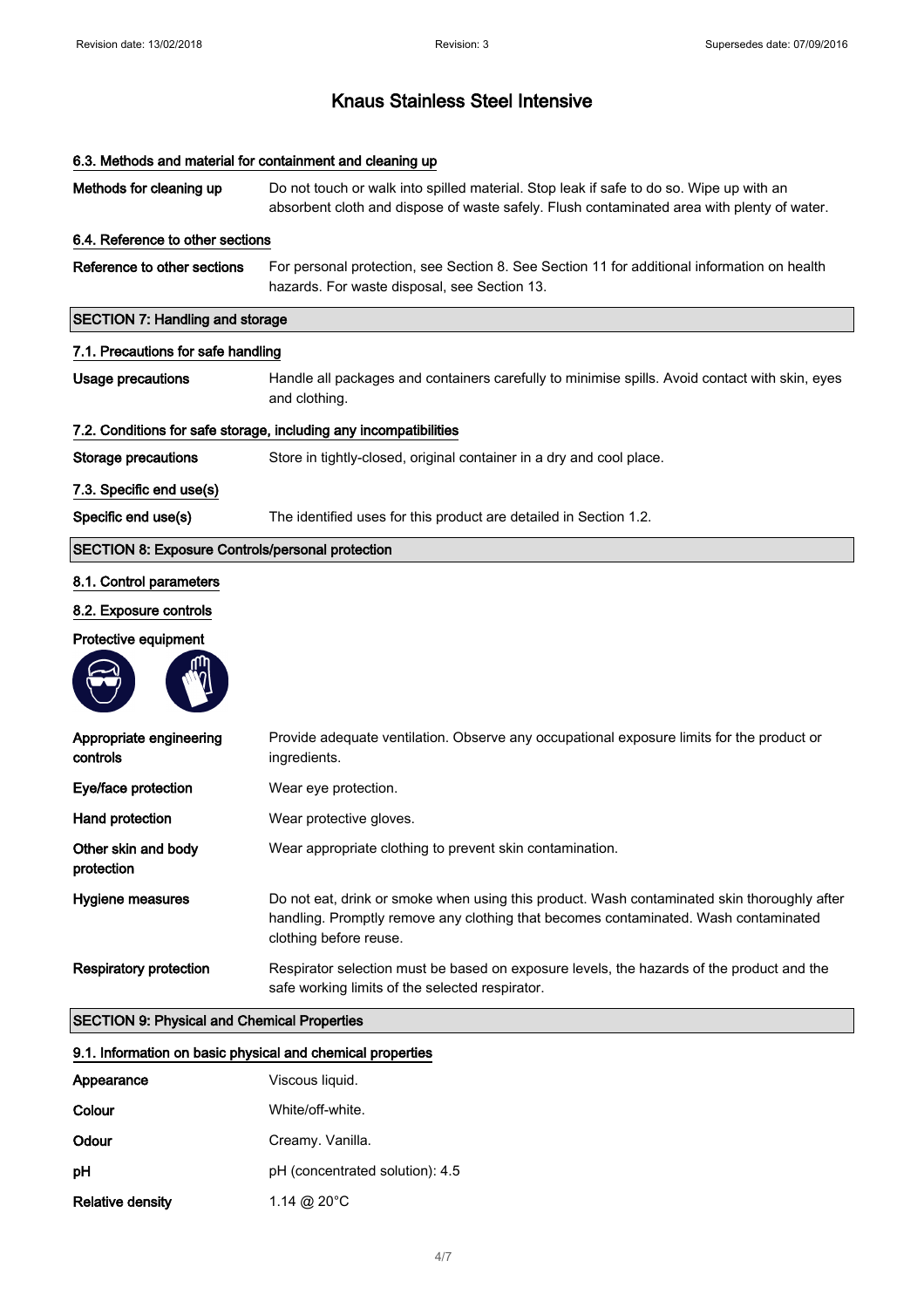| Solubility(ies)                              | Soluble in water.                                                           |  |
|----------------------------------------------|-----------------------------------------------------------------------------|--|
| 9.2. Other information                       |                                                                             |  |
| Other information                            | None.                                                                       |  |
| <b>SECTION 10: Stability and reactivity</b>  |                                                                             |  |
| 10.1. Reactivity                             |                                                                             |  |
| Reactivity                                   | There are no known reactivity hazards associated with this product.         |  |
| 10.2. Chemical stability                     |                                                                             |  |
| <b>Stability</b>                             | Stable at normal ambient temperatures and when used as recommended.         |  |
| 10.3. Possibility of hazardous reactions     |                                                                             |  |
| Possibility of hazardous<br>reactions        | None known.                                                                 |  |
| 10.4. Conditions to avoid                    |                                                                             |  |
| <b>Conditions to avoid</b>                   | Avoid exposure to high temperatures or direct sunlight.                     |  |
| 10.5. Incompatible materials                 |                                                                             |  |
| <b>Materials to avoid</b>                    | None known.                                                                 |  |
| 10.6. Hazardous decomposition products       |                                                                             |  |
| Hazardous decomposition<br>products          | None known.                                                                 |  |
| <b>SECTION 11: Toxicological information</b> |                                                                             |  |
| 11.1. Information on toxicological effects   |                                                                             |  |
| Inhalation                                   | Gas or vapour in high concentrations may irritate the respiratory system.   |  |
| Ingestion                                    | May cause discomfort if swallowed.                                          |  |
| <b>Skin contact</b>                          | May cause irritation.                                                       |  |
| Eye contact                                  | May irritate eyes.                                                          |  |
| <b>SECTION 12: Ecological Information</b>    |                                                                             |  |
| Ecotoxicity                                  | Not regarded as dangerous for the environment.                              |  |
| 12.1. Toxicity                               |                                                                             |  |
| 12.2. Persistence and degradability          |                                                                             |  |
|                                              | Persistence and degradability The product is expected to be biodegradable.  |  |
| 12.3. Bioaccumulative potential              |                                                                             |  |
| <b>Bioaccumulative potential</b>             | The product does not contain any substances expected to be bioaccumulating. |  |
| 12.4. Mobility in soil                       |                                                                             |  |
| <b>Mobility</b>                              | The product is soluble in water.                                            |  |
| 12.5. Results of PBT and vPvB assessment     |                                                                             |  |
| Results of PBT and vPvB<br>assessment        | This product does not contain any substances classified as PBT or vPvB.     |  |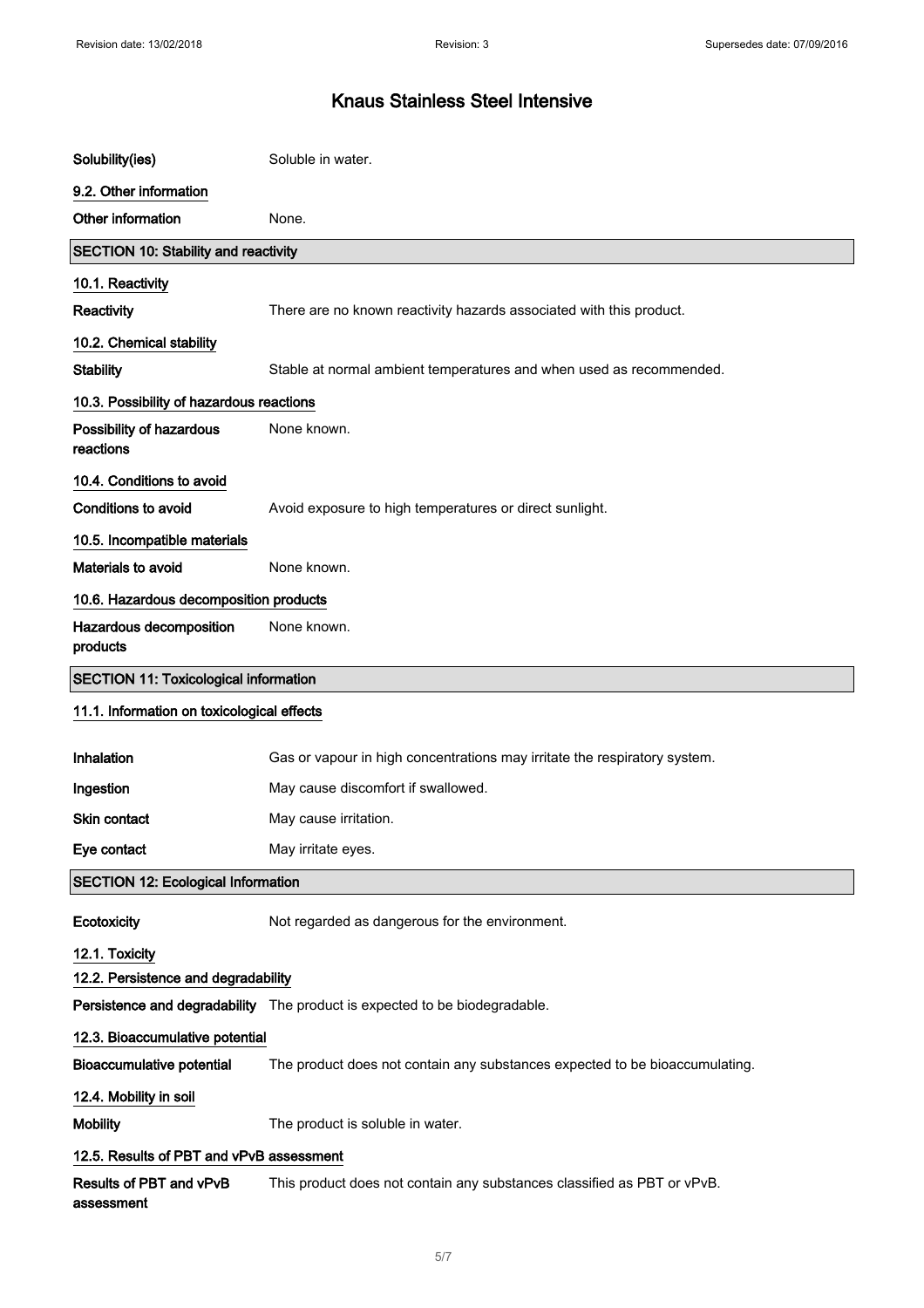#### 12.6. Other adverse effects

| Other adverse effects                      | None known.                                                                                                                    |
|--------------------------------------------|--------------------------------------------------------------------------------------------------------------------------------|
| <b>SECTION 13: Disposal considerations</b> |                                                                                                                                |
| 13.1. Waste treatment methods              |                                                                                                                                |
| General information                        | Care should be taken when handling emptied containers that have not been thoroughly<br>cleaned or rinsed out.                  |
| <b>Disposal methods</b>                    | Dispose of waste to licensed waste disposal site in accordance with the requirements of the<br>local Waste Disposal Authority. |
| <b>SECTION 14: Transport information</b>   |                                                                                                                                |

General The product is not covered by international regulations on the transport of dangerous goods (IMDG, IATA, ADR/RID).

## 14.1. UN number

Not applicable.

#### 14.2. UN proper shipping name

Not applicable.

#### 14.3. Transport hazard class(es)

No transport warning sign required.

#### 14.4. Packing group

Not applicable.

### 14.5. Environmental hazards

#### Environmentally hazardous substance/marine pollutant No.

14.6. Special precautions for user

Not applicable.

#### 14.7. Transport in bulk according to Annex II of MARPOL and the IBC Code

Transport in bulk according to Not applicable. Annex II of MARPOL 73/78 and the IBC Code

## SECTION 15: Regulatory information

## 15.1. Safety, health and environmental regulations/legislation specific for the substance or mixture

| National regulations | Control of Substances Hazardous to Health Regulations 2002 (as amended).              |
|----------------------|---------------------------------------------------------------------------------------|
|                      | Dangerous Substances and Explosive Atmospheres Regulations 2002.                      |
|                      | EH40/2005 Workplace exposure limits.                                                  |
|                      | Health and Safety at Work etc. Act 1974 (as amended).                                 |
|                      | The Carriage of Dangerous Goods and Use of Transportable Pressure Equipment           |
|                      | Regulations 2009 (SI 2009 No. 1348) (as amended) ["CDG 2009"].                        |
|                      | The Chemicals (Hazard Information and Packaging for Supply) Regulations 2009 (SI 2009 |
|                      | No. 716).                                                                             |